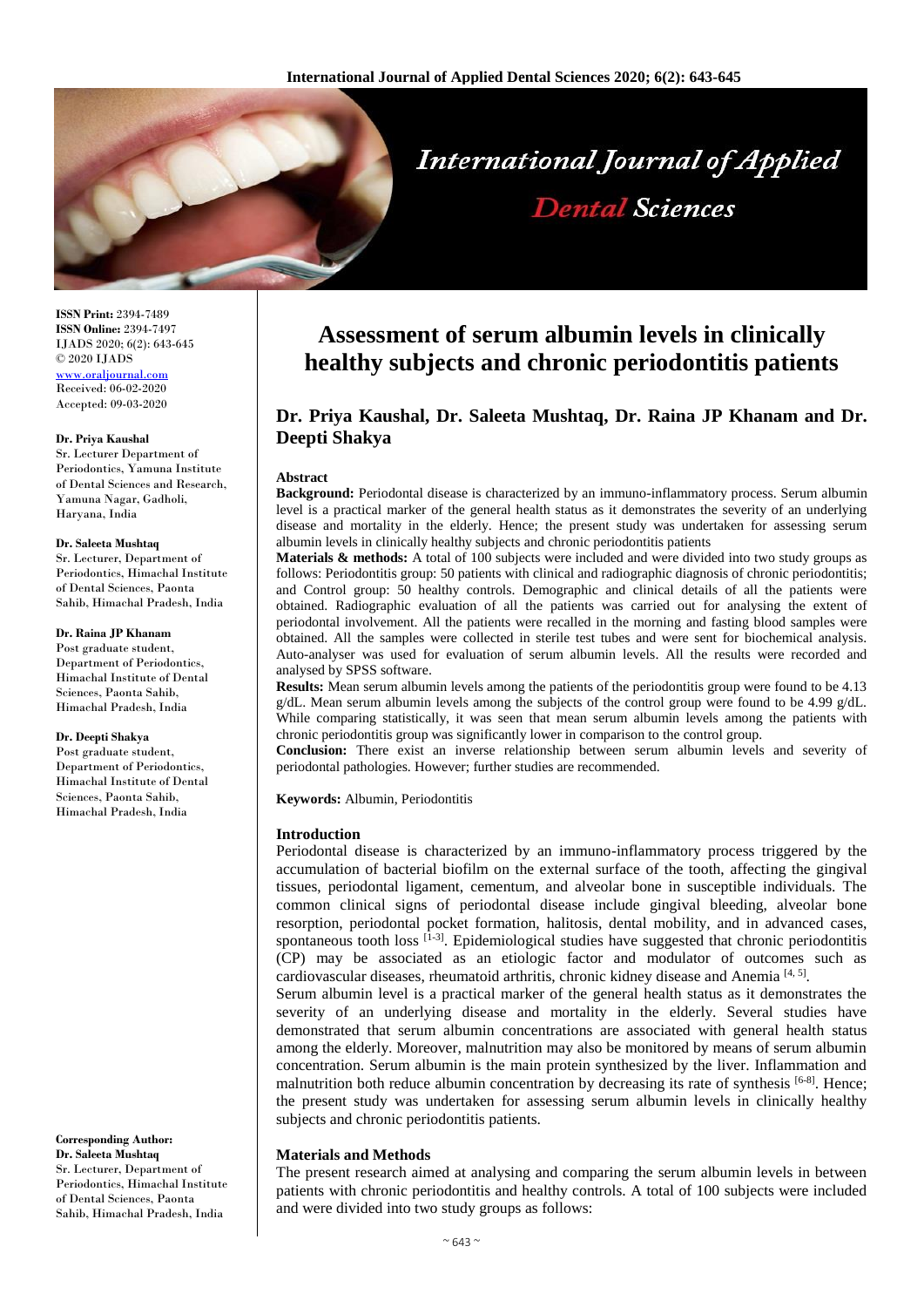Periodontitis group: 50 patients with clinical and radiographic diagnosis of chronic periodontitis;

Control group: 50 healthy controls

Demographic and clinical details of all the patients were obtained. Radiographic evaluation of all the patients was carried out for analysing the extent of periodontal involvement. Exclusion criteria included:

- Diabetic patients,
- Hypertensive patients,
- Patients with presence of any type of malignant neoplasm

All the patients were recalled in the morning and fasting blood samples were obtained. All the samples were collected in sterile test tubes and were sent for biochemical analysis. Auto-analyser was used for evaluation of serum albumin levels. All the results were recorded and analysed by SPSS software. Student t test was used for evaluation of level of significance.

## **Results**

In the present study, majority of the patients of both the study group belonged to the age group of more than 40 years. 64 percent of the patients of the periodontitis group and 60 percent of the patients of the control group belonged age group of more than 40 years. 52 percent of the patients of the periodontitis group and 56 percent of the patients of the control group were males. In the present study, mean serum albumin levels among the patients of the periodontitis group were found to be 4.13 g/dL. Mean serum albumin levels among the subjects of the control group were found to be 4.99 g/dL. While comparing statistically, it was seen that mean serum albumin levels among the patients with chronic periodontitis group was significantly lower in comparison to the control group.



**Graph 1:** Demographic and clinical data

| <b>Groups</b>       | Mean serum albumin $(g/dL)$ | <b>SD</b> |
|---------------------|-----------------------------|-----------|
| Periodontitis group | 4.13                        | 2.11      |
| Control group       | 4.99                        | 2.38      |
| t-value             | 132.77                      |           |
| p- value            | $0.002*$                    |           |
| *: Significant      |                             |           |





**Graph 2:** Comparison of serum albumin levels

# **Discussion**

Periodontitis is the result of the infection and interaction of selected bacterial species with components of the host immune response in disease-susceptible individuals. Clinically, periodontitis is characterized by the loss of connective tissue attachment that supports the dentition (cementum, periodontal ligament, and alveolar bone), and in humans the formation of periodontal pockets that are colonized with Gram-negative, facultative, or anaerobic bacterial species. Serum albumin is the most abundant plasma protein in humans and is produced in the liver. Albumin is essential for maintaining the osmotic pressure needed for proper distribution of body fluids between intravascular compartments and body tissues. The range of albumin concentration in blood is  $3-5$  g/dl<sup>[9]</sup>. Hence: the present study was undertaken for assessing serum albumin levels in clinically healthy subjects and chronic periodontitis patients. In the present study, majority of the patients of both the study group belonged to the age group of more than 40 years. 64 percent of the patients of the periodontitis group and 60 percent of the patients of the control group belonged age group of more than 40 years. 52 percent of the patients of the periodontitis group and 56 percent of the patients of the control group were males. Navkiran Kaur *et al*. evaluated the relationship between periodontal health status and serum albumin levels. A total of 60 subjects of both genders with age range of 40-70 years were included in the study. Patients were divided into two groups *viz*. Group I; clinically healthy subjects and Group II; patients with chronic periodontitis, that is, loss of attachment ≥5 mm. Serum albumin concentration was estimated by bromocresol green albumin method. The mean value of serum albumin levels for Group I was 4.815 g/dL with standard deviation (SD) of 0.127 and for Group II, the mean value of serum albumin levels was 4.219 g/dL (SD 0.174). The difference between serum albumin levels in Group I and Group II were found to be statistically significant  $(P \le 0.001)$ . The findings of thizs clinical trial suggested an inverse relationship between the serum albumin concentration and chronic periodontal disease [10] . Kolte RA *et al*. evaluated the relationship between periodontal disease and general health status in adults using the serum albumin concentration. A total of 100 patients of both genders with age range of 40 to 70 years were included in the study. Patients were divided into the following two groups: clinically healthy subjects and patients with periodontitis, that is, loss of attachment  $\geq$ 5 mm. The mean serum albumin levels for Group I was 4.47 g/dl with standard deviation (SD) of 0.276 and for Group II, the mean value of serum albumin was 4.61 g/dl with SD of 0.273. Using Student's unpaired ′t′ test, the difference between the serum albumin levels in Group I and Group II were found to be statistically significant  $(P=0.020)$ . The mean body mass index values for Group I was 22.63 with a SD of 3.85, whereas the same for Group II was 22.23 with a SD of 4.21, which were on comparison, found to be nonsignificant (P=0.462). The findings of the clinical trial suggested an inverse relationship between the serum albumin concentration and chronic periodontal disease [11].

In the present study, mean serum albumin levels among the patients of the periodontitis group were found to be 4.13 g/dL. Mean serum albumin levels among the subjects of the control group were found to be 5.08 g/dL. While comparing statistically, it was seen that mean serum albumin levels among the patients with chronic periodontitis group was significantly lower in comparison to the control group. Ashtankar MA *et al*. assessed the effect of surgical